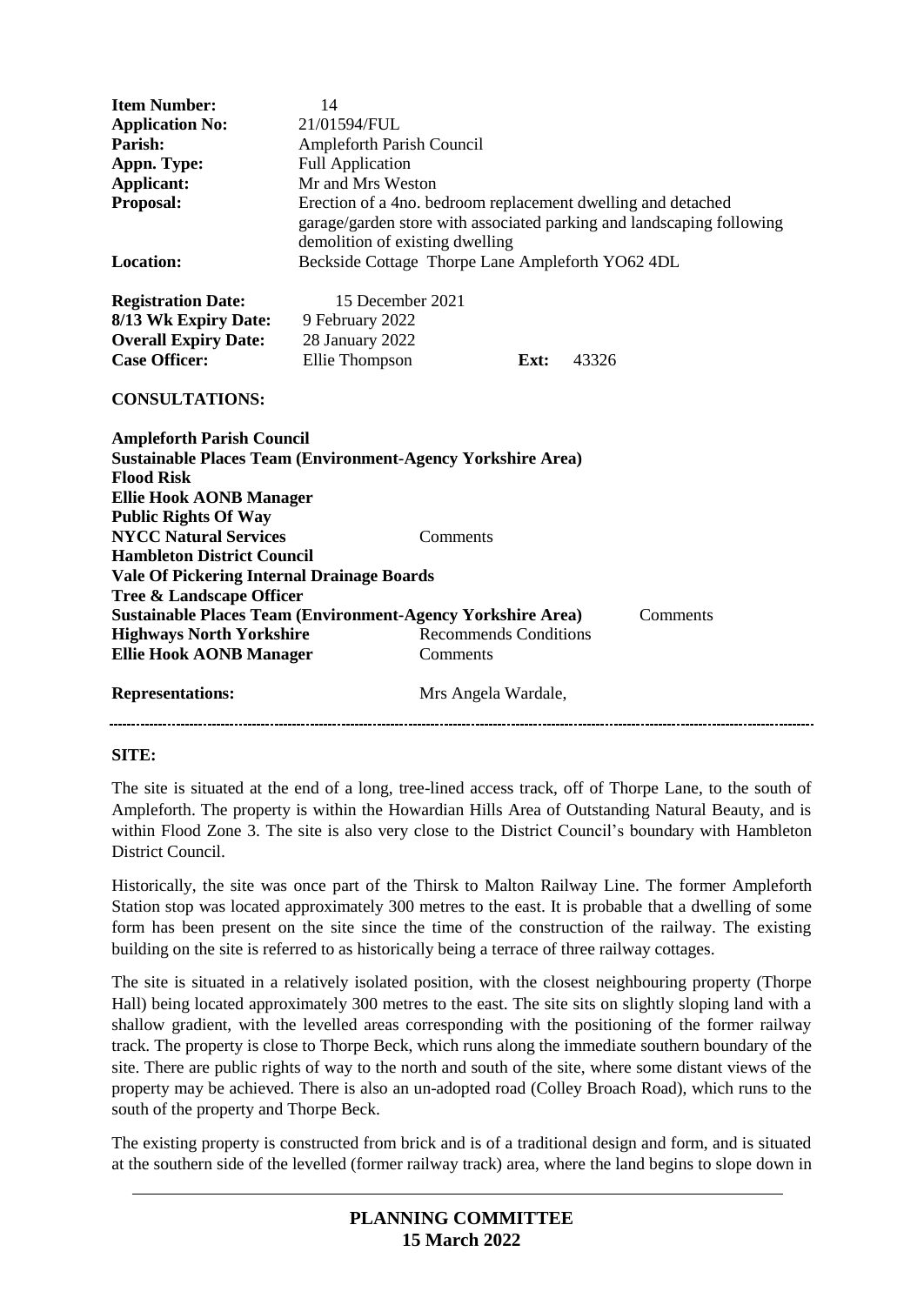a southerly direction. As such, the existing building occupies a prominent forward position within the site. The existing building has an overall ridge height of approximately 7 metres, and a footprint of approximately 121.9 square metres.

The wider site is currently in a poor state of disrepair. It is understood that previous owners had started to clear the site, and had removed large amounts of planting including several mature trees, and dug down into the rising land to the north. There are also several piles of rubble present on the site.

There is an extant permission on this site for the erection of a replacement 4-bed dwelling with detached garage, together with undercroft to the house and entrance gates (app no. 20/00068/FUL). This previous permission could still be lawfully implemented at the site.

## **PROPOSAL:**

This application seeks permission for the erection of a 4no. bedroom replacement dwelling and detached garage/garden store with associated parking and landscaping, following demolition of existing dwelling.

The new dwelling is proposed to be sited at the northern side of the site, on the existing gravelled track, with its rear elevation set against the rising land to the north. It is proposed as a modern, contemporary design with a flat-roof form, and a long, linear footprint. The majority of the dwelling will be single-storey in scale, with a central two-storey section. Living accommodation is proposed in the eastern section of the building, with service space and bedroom accommodation in the western single storey and two storey sections. A stone colonnaded canopy is proposed to the south of the building, running the length of the bedroom accommodation.

The dwelling is proposed to be constructed from light coloured brick with stone colonnades, with some panels of dark stained vertical timber cladding, under a flat, round washed pebble roof. The fenestration detailing is proposed to be large, plain sections of thermally efficient glazing.

The height of the single storey section of the dwelling is proposed to be approximately 3.5 metres; however the overall height of the two-storey section of the dwelling is proposed to be approximately 7 metres. The dwelling will have an overall length of approximately 37 metres. The overall footprint of the entire new dwelling, including the covered walkway/colonnade to the southern elevation, is approximately 288.2 square metres.

The proposed garage and store building are proposed to be located on the north eastern side of the proposed dwelling on a detached footprint, but connected by a flat-covered walkway area, leading to the principle access to the house. It is proposed to be constructed from materials to match the main dwelling, and will also feature a contemporary, flat-roof form. The overall height of this part of the building will match the dwelling at approximately 3.5 metres, and the footprint of this building will be approximately 48.3 square metres.

The new dwelling is proposed to be built to incorporate high standards of energy efficiency with Passivhaus measures including, solar gain, high specification insulation, high performance glazing, air tightness and mechanical ventilation and heat recovery. The design of the new dwelling includes a colonnade on the front (southern) elevation of the dwelling, in order to provide some solar shading during the day as well as serving to mitigate light pollution during the evening. The new dwelling is also proposed to feature a roof mounted solar photovoltaic array and will utilise either a ground source or air source heat pump.

Foul sewerage is proposed to be dealt with by means of a bio digester and surface water drainage will be to a soakaway.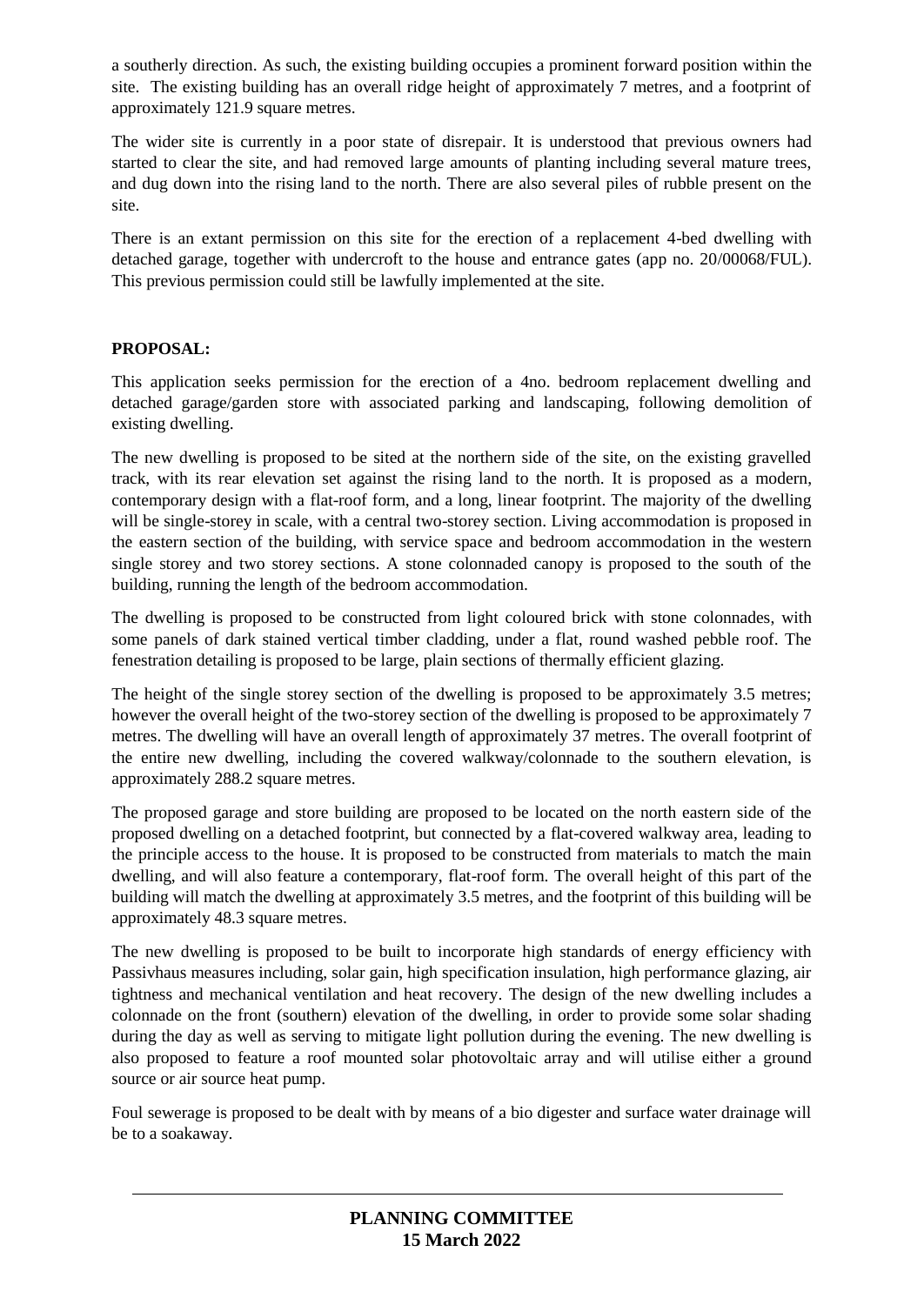The proposal also includes a landscape strategy for the site to help to integrate the house into the landscape, to enhance the setting of the house and to increase biodiversity. In response to initial comments from the AONB Manager, additional planting has been included in the landscaping proposals, to replace trees and vegetation removed by the previous owners, and to provide screening from the Colley Broach Road.

# **POLICIES:**

Under Section 38(6) of the Planning and Compulsory Purchase Act 2004 planning authorities are required to determine each planning application in accordance with the planning policies that comprise the Development Plan unless material considerations indicate otherwise. The relevant Development Plan policies for the determination of this application are:

## **The Ryedale Plan - Local Plan Strategy (2013)**

| Local Plan Strategy – Policy SP1 General Location of Development and Settlement Hierarchy |
|-------------------------------------------------------------------------------------------|
| Local Plan Strategy – Policy SP2 Delivery and Distribution of New Housing                 |
| Local Plan Strategy - Policy SP13 Landscapes                                              |
| Local Plan Strategy - Policy SP14 Biodiversity                                            |
| Local Plan Strategy – Policy SP15 Green Infrastructure Networks                           |
| Local Plan Strategy - Policy SP16 Design                                                  |
| Local Plan Strategy – Policy SP17 Managing Air Quality, Land and Water Resources          |
| Local Plan Strategy – Policy SP18 Renewable and Low Carbon Energy                         |
| Local Plan Strategy – Policy SP19 Presumption in Favour of Sustainable Development        |
| Local Plan Strategy - Policy SP20 Generic Development Management Issues                   |

#### **Material Considerations**

National Planning Policy Framework National Planning Practice Guidance

## **REPRESENTATIONS:**

A brief summary of the position of statutory and non-statutory consultees is included on the front sheet of the report and issues raised are addressed in the relevant appraisal sections of the report. All consultation responses are available for Members to view in full on the public access webpage, and referred to in the report accordingly. The application has undergone one full consultation processes, with a second, additional consultation with the AONB Manager following the receipt of a revised landscaping plan.

Ampleforth Parish Council has been consulted on this application although no response has been received. The Public Rights of Way Officer, Hambleton District Council, the Vale of Pickering Drainage Board, and the Tree and Landscape Officer were consulted, but did not respond to the consultation.

## Third Party Objection

One objection has been received from a member of the public. A summary of their representation is as follows:

- Design; brutalist appearance; the first floor element should be removed.
- Impact of new building on the Landscape; on old parkland of Newburgh estate and Howardian Hills AONB. Proposed development does not accord with the Ryedale Plan 2013 as it will not 'protect the scenic natural beauty of the AONB'.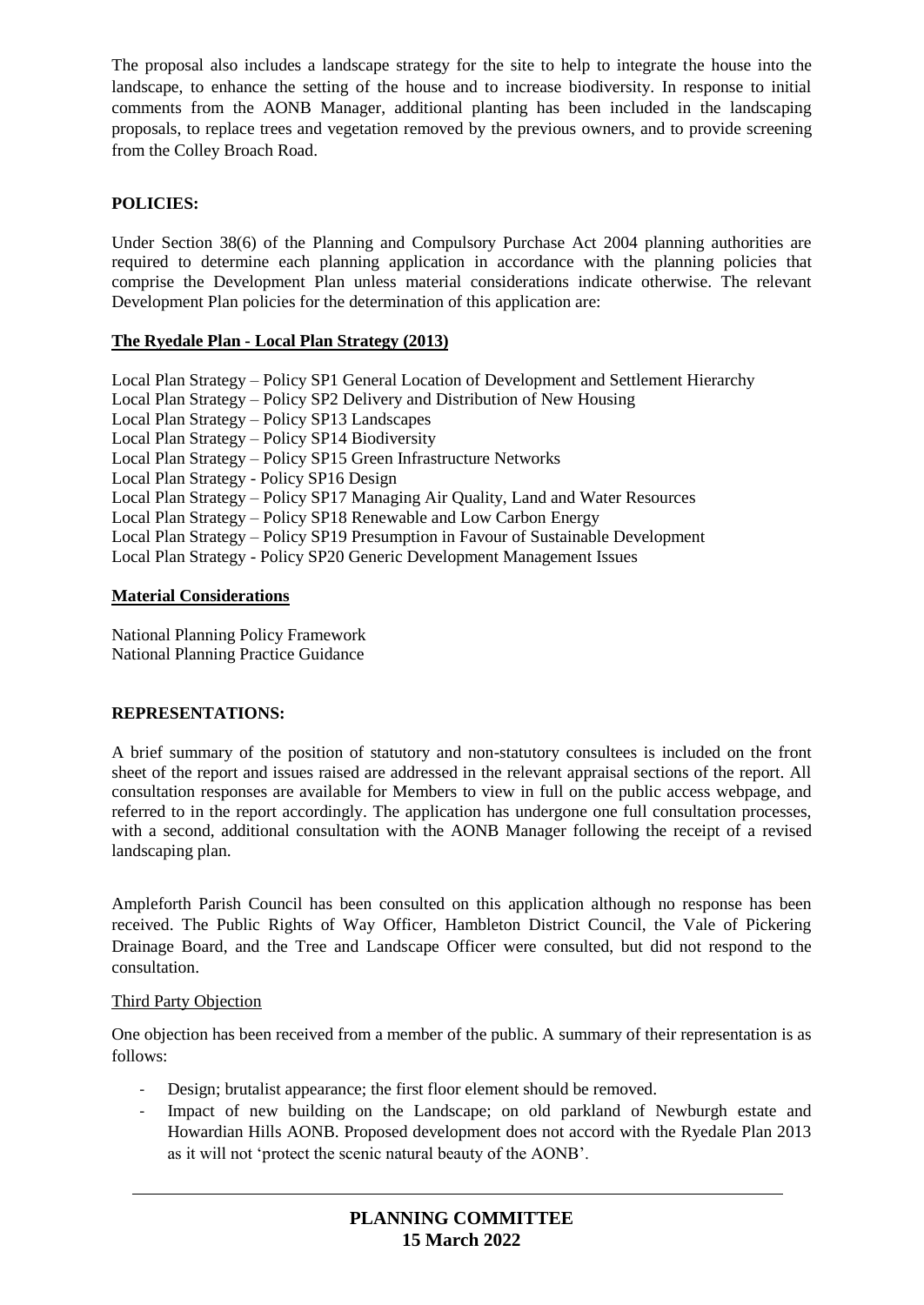- Issues with the Visual Impact Assessment; views and experience of AONB from Colley Broach Road for walkers and cyclists and horse riders not adequately addressed; the building will be in full view of the public.
- The first floor suite will allow one family to 'take advantage' of the beauty of the landscape whereas the general public aren't allowed the same privilege.
- Trees: the site was previously fully screened by mature trees, with only woodland being visible from Colley Broach Road. The previous owner removed the trees and 'degraded' the land to push through development. The previous application should not have been granted permission.
- The remaining trees are narrow and have been stripped back, and do not offer any coverage or screening.
- Cumulative effects: if this development is passed it may set a precedent for similar developments which bring urban modernity on a large scale into the countryside.

## AONB Manager

The Howardian Hills AONB Manager was consulted on the application, and confirmed that she does not wish to object to the application, as the site is currently in a poor condition and a plan to improve it is appropriate. Furthermore, she confirmed that the current proposal is preferable to the previous application (20/00068/FUL) from both a landscape and environmental perspective, as it is more appropriate is scale, and more suited to the plot, topography and historical context of the site. The AONB manager also confirmed the use of renewable technology, environmental construction techniques and low level external lighting are welcome objectives. However, the AONB Manager has raised some concerns with the proposed development, which are summarised below:

- This part of the AONB is more sparse and remote in comparison to other areas within the AONB, which is reinforced by the lack of a classified road running through this part of the valley. The proposed dwelling would be of a size and scale to create a significant visual presence, particularly from Coley Broach Road. The LVIA conclusion underestimates the importance of Colley Broach Road to local residents and visitors for walkers and cycling.
- No proposals have been submitted for the immediate entrance into the site.
- The flat-roof, cubic design makes no reference to its location within the AONB, or the character or style of other buildings in the area. The first floor section is a significant factor in the visual impact of the proposal.
- The tone and colour of the materials do not reflect the use of brick in the current building, but do fit well with other buildings in the area. However stone would be preferable to brick.
- Concern around protected species
- daylight glare leading to bird strikes resulting from glazed sections of upper storey.
- Light pollution from glazing at night within dark area of AONB.

The AONB Manager suggested the following amendments to the proposed design:

- Removal of the upper storey
- Increased use of stone instead of brick
- Increased screening

The AONB Manager also recommended conditions covering the following, should planning permission be granted:

- A detailed planting scheme to be submitted for approval to ensure sufficient screening from Colley Broach Road and to include requirements for future maintenance.
- Inclusion of compensatory arrangements for nature such as bat boxes, bird boxes etc,
- The entrance from the public road, to ensure appropriate design of any walls, entrance gates, etc.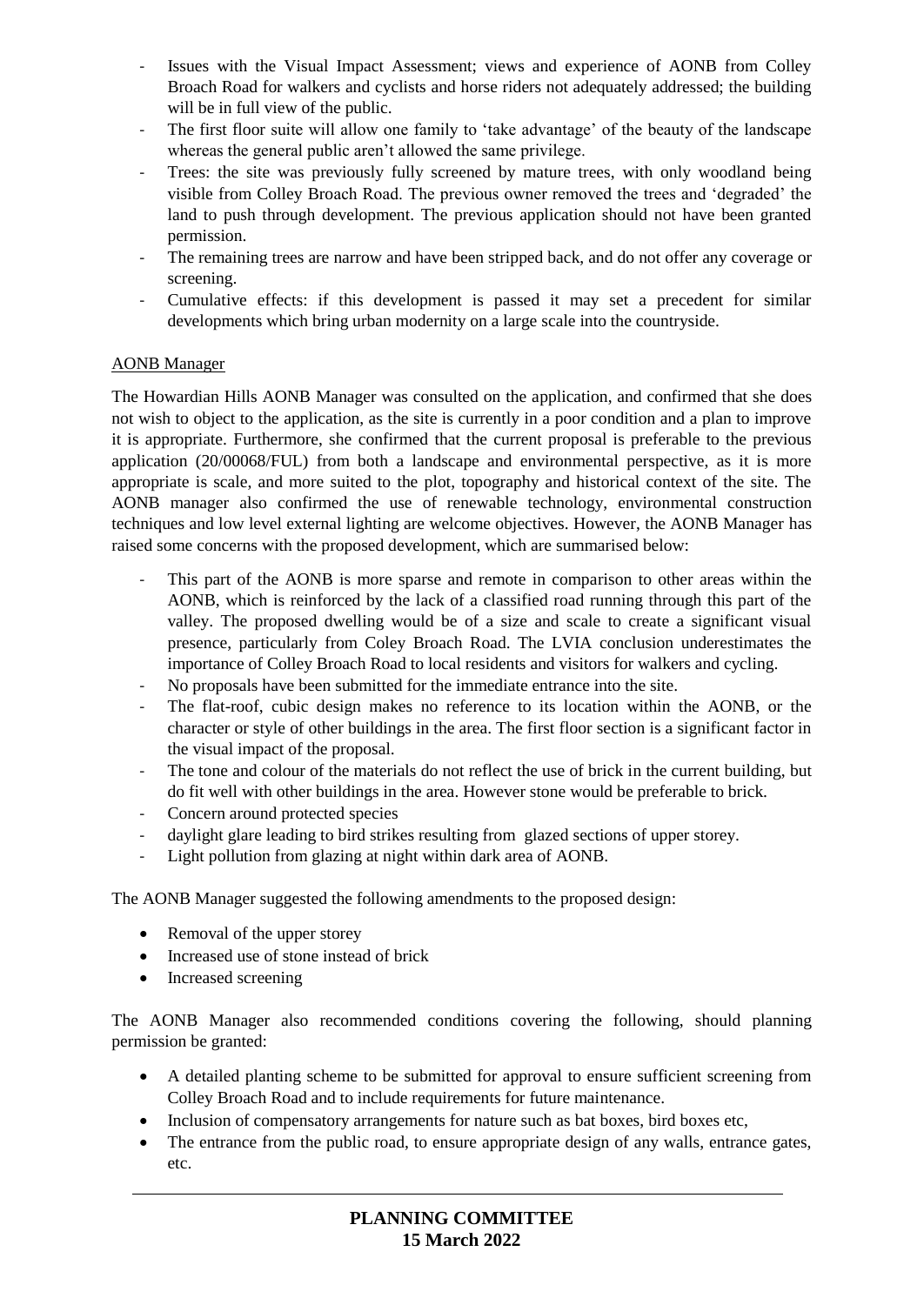- The external materials used, to ensure they have the correct tone and colour
- The lighting, to ensure no additional light pollution.

Following these comments, a revised landscaping scheme was submitted and the AONB Manager was re-consulted. The manager reiterated that she does not wish to object to the proposed development and confirmed that she was 'pleased a revised planting scheme has been provided to provide additional screening of the property'. Notwithstanding this, the AONB Manager has reiterated and maintained concerns relating to the design and impact of the development, and suggests that the design would still benefit from some changes to fit well within, conserve and enhance the AONB landscape. This includes the removal of the first floor section and an increased use of stone instead of brick. They also recommended the following conditions should planning permission be granted:

- A requirement for the latest version of the planting scheme to be delivered to ensure sufficient screening from Colley Broach Road, and to include requirements for future maintenance
- Inclusion of compensatory arrangements for nature such as bat boxes, bird boxes etc, to be integrated into the building and in the surrounding land
- To ensure appropriate design of any walls, entrance gates, etc at the entrance from the public road
- To ensure the external materials used have the correct tone and colour
- To restrict external lighting and to ensure no additional light pollution

#### **Ecology**

The NYCC Ecologist has been consulted, and has requested a detailed Method Statement for the mitigation methods in relation to the bat roosts be provided prior to the determination of the application. He has also recommended that the mitigation methods outlined in the Ecological Assessment be conditioned, with an additional condition to request further details around the new woodland and hedgerow planting; such as species selection and aftercare methods.

#### Environment Agency

The Environment Agency has been consulted on this application and has recommended two conditions.

#### Local Highway Authority

The Local Highway Authority has been consulted and has recommended two conditions.

#### **PLANNING HISTORY:**

20/00068/FUL: Planning permission was granted for the demolition of existing three bedroom dwelling and attached double garage and erection of a four bedroom replacement dwelling and detached 4no. bay garage with gym and store, undercroft to house together with timber entrance gates and 1.8 metre high stone wall at the site entrance from the public highway.

20/00099/FUL: Planning permission was granted for the erection of general purpose domestic outbuilding/machinery storage outbuilding for Beckside Cottage.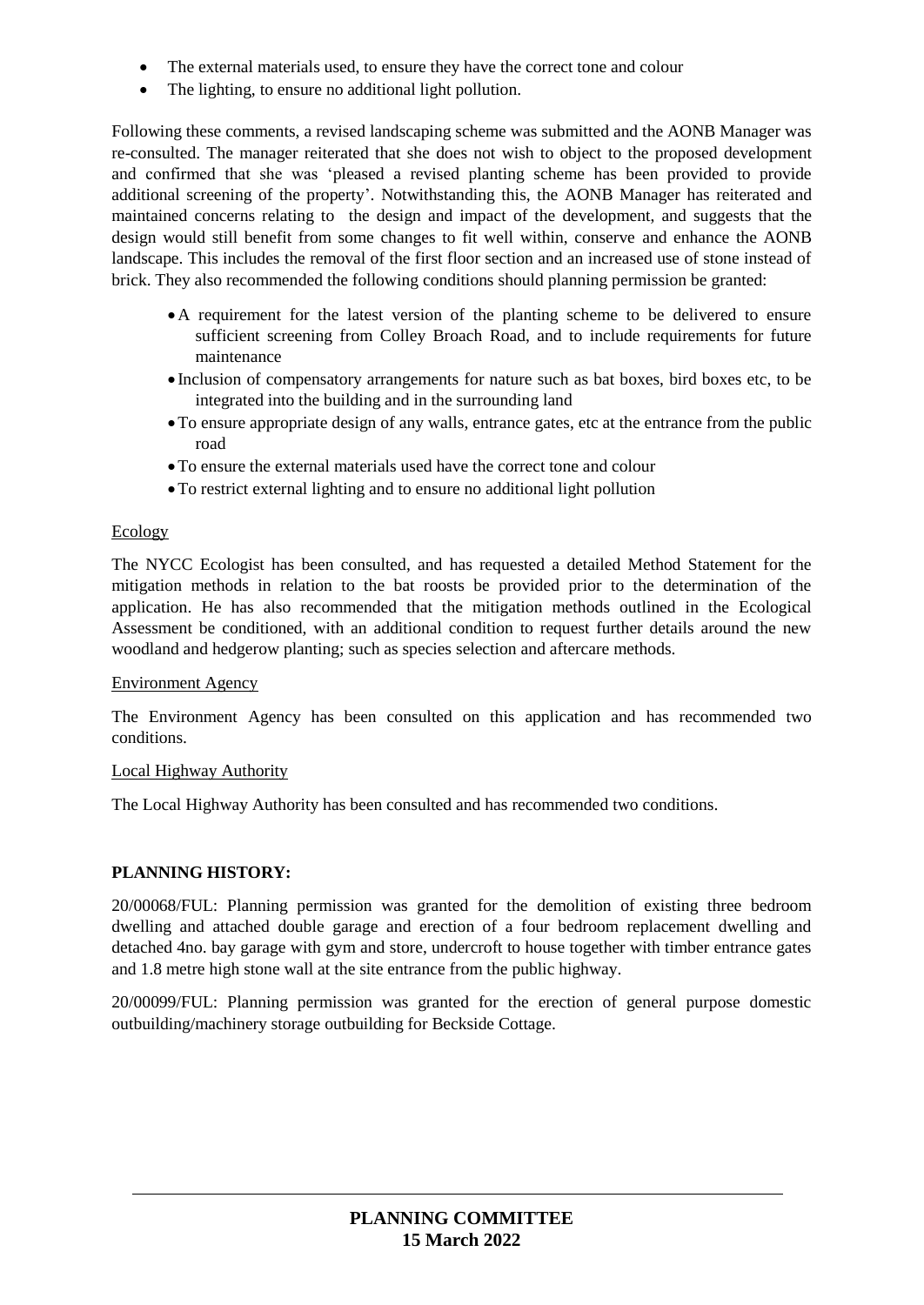# **APPRAISAL:**

The main considerations relating to this application are as follows:

- i) Principle of the Development
- ii) Design
- iii) Landscape Impact
- iv) Ecology
- v) Flood Risk
- vi) Impact on Neighbours
- vii) Fall-Back Position
- viii) Other Issues: Highways and Access Arrangements

## Principle of the Development

Policy SP1 (General location of Development and Settlement Hierarchy), establishes the spatial approach of the development plan and general location of development. It states that in the open countryside development will be restricted to that which is necessary to support a sustainable, vibrant and healthy rural economy and communities.

In relation to new dwellings, Policy SP2 (Delivery and Distribution of New Housing) builds on this. Policy SP2 is supportive in principle of replacement dwellings in the open countryside and makes no further policy caveats; in terms of any occupancy conditions or any parameters around the scale or massing of the replacement dwelling. Policy SP2 requires no further tests or justification for the demolition of the building, and there are no heritage considerations around the retention of the building.

As such, it is considered that the proposed replacement dwelling in this location is policy compliant, and is acceptable in principle.

## Design

The new replacement dwelling is proposed to be of a modern, contemporary design, and has been designed to reflect the character and topography of the surrounding landscape and the site context. . As a single dwelling in the landscape, a dwelling on the site is not out of character with the surrounding landscape character and an existing dwelling is already present on the site.

Whilst dwellings in much of the surrounding landscape are of a traditional local vernacular, the use of contemporary design approach in this location is considered to be acceptable in principle. Whilst the use of a contemporary design aesthetic may result in buildings which do not suit individual taste, well designed contemporary building can ensure that new buildings feel rooted in their location and can, through imagination and creativity enhance the experience and appearance of a place. The context of a site and the key elements which make a buildings aesthetic – such as its proportions and materials are all integral to successfully connecting contemporary design in a place.

The new dwelling is proposed to be sited at the northern side of the application site, with its rear elevation set against the rising land to the north. It is proposed to be sited within an existing area of hardstanding, and so will not encroach further into the softer, green parts of the site which is considered to be appropriate.

The dwelling is proposed to have a simple, linear footprint, which reflects the historic nature and physical form of the site as a disused railway line. As proposed the simple block form, position and orientation of the proposed building draws on the linear elements (the former railway line) which are part of the context of the site.

The new dwelling is proposed to have a simple, flat-roof form, which will have a strong, modern appearance. The majority of the building is proposed to be single-storey, and it is considered that the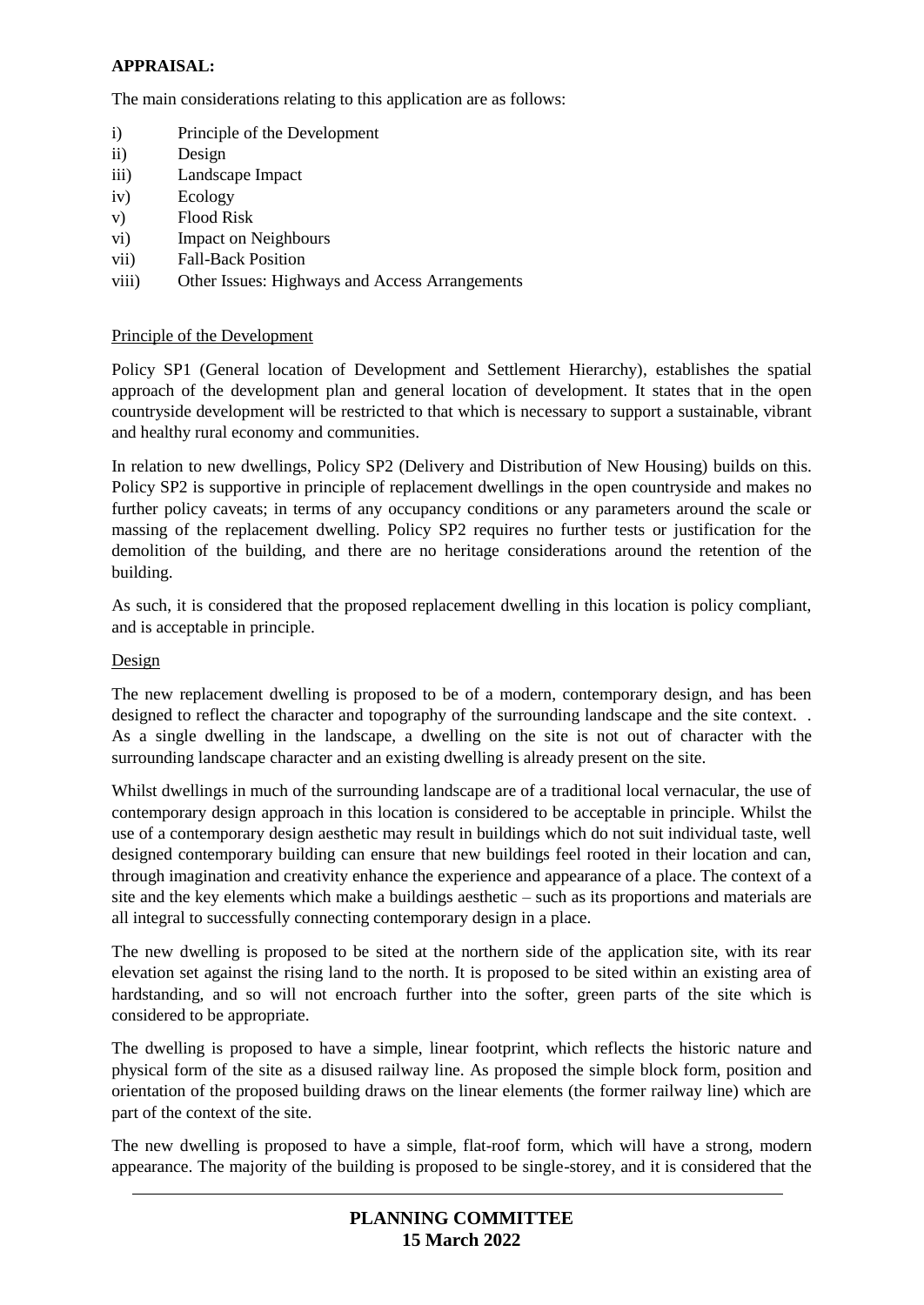flat-roof form of the building, together with its siting against the rising land to the north, will result in a relatively low-profile presence. The building will not break the skyline above the land to the north, or the surrounding trees and woodland.

While the central, two-storey section of the dwelling will be higher and more visible that the singlestorey part of the building, the overall height of this part of the building will be no higher than the existing dwelling on the site. Further to this, the two-storey section of the dwelling measures approximately 8.5 metres in depth, and 11.4 metres in width; and so as such, this part of the dwelling will be smaller in scale than the two-storey section of both the existing dwelling on the site, and the previously approved replacement dwelling, approved under application no. 20/00068/FUL.

The new dwelling is proposed to be constructed from light coloured brick and stone, with some panels of dark-stained timber cladding, under a round washed pebble flat roof. In addition, large, plain fenestration detailing is proposed. These materials have a natural finish and are considered to be suitable in providing a contemporary rural vernacular that will help to connect and root the building in a rural landscape. The palette of materials and their natural tones will complement each other and together with the form and proportions of the building will connect the building in the landscape in a 'light touch' way. It is considered that the building will not appear dominant in the landscape but will appear connected and integral to it.

The siting, scale, form and proportions of the proposed buildings are considered to be appropriate for the size of the site, its topography and features. It is considered that the building, together with key elements of the landscaping strategy, is designed to respect the context provided by its surroundings and therefore it is considered to comply with Policy SP16 (Design) of the Local Plan Strategy.

If members are minded to approve the scheme, a condition is recommended to request and agree samples of the materials. On this basis, the proposed development is considered to comply with Policy SP16 (Design) of the Ryedale Local Plan Strategy and the NPPF.

The AONB Manager has made some comments in relation to the proposed materials, stating that stone would be preferable to brick in this location. While stone is a predominant material for traditional buildings within the landscape and for village settlements such as Ampleforth, it is not considered that a predominant use of stone would be necessary or appropriate in this instance. Firstly, as outlined above the site is part of a disused railway line, and the existing building on the site was constructed as three railway cottages. Historically, brick is the predominant material that has been used on railway buildings, particularly those in a rural setting. The use of brick on other buildings along this disused railway line can be seen on the (now converted) station buildings in Gilling and Hovingham. Historically, stone would have reserved for station buildings of a higher status. As a result, the use of brick on a replacement dwelling in this location will reflect this railway context of the site in a modern way, and it is considered to be appropriate in this instance. In addition, a light, buff coloured brick has been proposed, to reflect the tone and colour of the stone used in the locality. It is considered that when viewed from public vantage points (such as along Colley Broach Road), the overall appearance and colour of the building will not appear significantly different to one constructed from stone.

Some concern has also been raised in relation to the potential for light pollution and bird strikes as a result of the expanses of glazing included within the design. It is considered that the proposed colonnade will help to mitigate light spill and glare. The landscape planting to the front of the proposed dwelling will also help to mitigate light pollution arising from within the dwelling. It should be noted that the existing dwelling has historically had a glazed conservatory to its southern elevation and light spill from the property would have occurred historically.

An environmental strategy has been submitted alongside the application, detailing the aim for the development to be an environmentally friendly and energy efficient building. It is understood that the applicant intends to construct the new dwelling in line with Passivhaus standards and principles with high performance insulation and air tight glazing and a renewable energy system. The proposed plans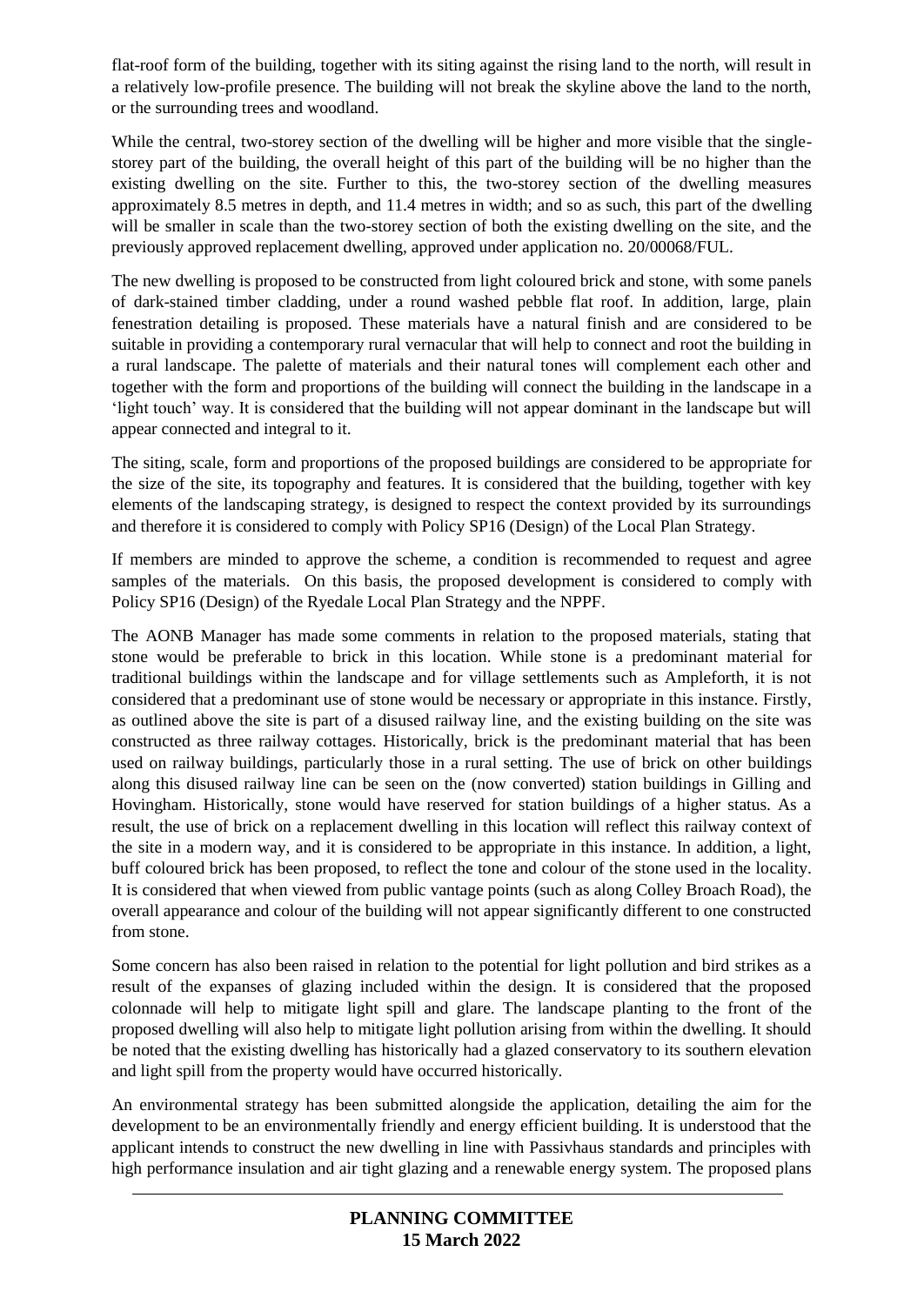indicate that solar panels will be installed on the roof of the dwelling, and either a ground source or air source heat pump will be installed. In addition, the applicant also intends to improve biodiversity at the site by restoring the landscape at the site as outlined above, as well as reinstating the pond and creating meadow and wildflower areas. The design of the proposed covered colonnade walkway on the building will provide solar shading during the day, while mitigating light pollution at night.

The energy efficiency and renewable energy measures are a benefit of the proposal and the proposed development is considered to comply with Policy SP18 of the Ryedale Local Plan Strategy.

#### Landscape

The site is located within the Howardian Hills Area of Outstanding Natural Beauty, which is a nationally protected landscape. Paragraph 176 of the NPPF requires that:

"*Great weight should be given to conserving and enhancing landscape and scenic beauty in National Parks, the Broads and Areas of Outstanding Natural Beauty, which have the highest status of protection in relation to these issues*".

Policy SP13 (Landscapes) of the Local Plan Strategy aims to ensure that the natural beauty and special qualities of the Howardian Hills Area of Outstanding Natural Beauty will be conserved and enhanced and is supportive of proposals which do not detract from the natural beauty and special qualities of the nationally protected landscape.

As outlined earlier in the report, the building on the site is a poor state of disrepair and the site has sparse, eroded appearance within the landscape, following significant groundworks and the removal of mature trees and planting which were carried out by previous owners. As part of this application, the applicants are seeking to restore the site, repair its appearance and assimilate it back into the landscape through the proposed replacement dwelling and a detailed landscaping strategy.

The application is supported by a Landscape and Visual Impact Assessment (LVIA). The LVIA confirms that the landscape value in this location is judged to be high in view of it being a nationally protected landscape and notes that the proposed development will be confined to the existing site boundary which is wholly associated with a domestic residential dwelling and its associated curtilage.

The LVIA has been prepared in accordance with the methodology and approach endorsed by the Landscape Institute and it focusses on the effects of the proposal on landscape character, together with visual effects on individual receptors.

The site lies within the Howardian Hills National Character Area. Key characteristics of the landscape include for example: a complex landform of ridges, hills and valleys with undulating landform in the south and west; extensive woodland; tranquillity; rectangular field patterns and a dispersed settlement distribution. The LVIA has considered the landscape character in terms of the national character area and in terms of the more detailed Howardian Hills Landscape report which was prepared in the 1990's to support the Howardian Hills Management Plan.

In terms of the landscape character of the site, the LVIA notes that the site is located within the valley bottom with a dilapidated property within its boundary. The landscape surrounding the site is heavily wooded rolling countryside which is sparsely populated. Isolated development is part of the prevailing landscape character and the replacement dwelling would not alter that. The LVIA notes that the landscaping proposals are common to the surrounding landscape and would help to integrate the development into its landscape setting and will help to reverse the neglected and degraded condition of the site. The LVIA concludes that overall the proposal would have a moderate beneficial impact on landscape resources and landscape character.

The proposed development would not conflict with prevailing landscape character. The site is a developed site in the landscape and, in general, the landscaping proposals include significant native tree and shrub planting which would not conflict with prevailing landscape character. It is noted that the LVIA concludes that the landscaping proposals are common to the surrounding landscape.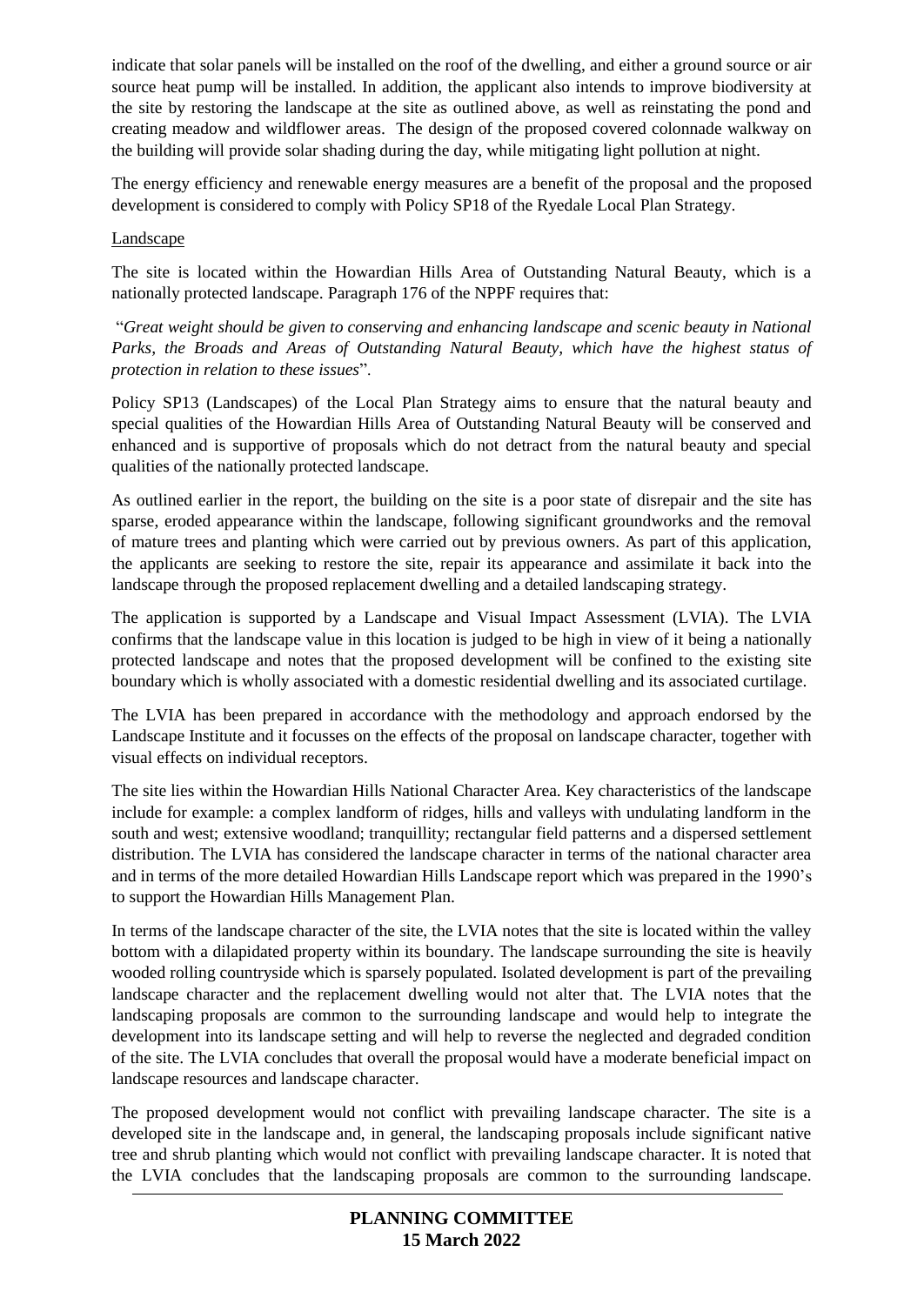However, whilst the landscaping proposals include significant native tree and shrub planting, they also propose the planning of an array of ornamental tree species, which are not specifically commented upon in the LVIA. Officers are of the view that if members are minded to approve the application, this should be subject to a condition to agree the planting details including species, to ensure that the landscaping details as a whole, are acceptable in terms of prevailing landscape character. A suitably worded condition will be included on the late pages following consultation with the Tree and Landscape Officer.

The LVIA notes that due to the positon of the site in the landscape, it is not widely visible. A Zone of Theoretical Visibility has been used to identify viewpoints form which the visual effects of the proposed development have been assessed. The LVIA concludes that from a number of viewpoints on Thorpe Road and Yearsley Moor Bank, there will be no change in the view to the site due to intervening topography and vegetation. It concludes moderate beneficial visual effects from viewpoints from the public footpath at Low Lions Lodge and on Colley Brown Road. This conclusion relates to the fact that the proposed development will address the degraded state of the existing building and the wider site.

The LVIA acknowledges that the 'visual receptor value' from Colley Broach Road is judged to be high, but states that:

*"In terms of magnitude of change the existing house is seen in this view and the proposed development will also be clearly visible but occupy a slender profile on the disused railway track which is clearly identifiable as a horizontal feature in this view. The materials used in its construction will be muted and recessionary in nature and the colonnade effect will reduce the impact of the glazing. Both existing and proposed trees will help to soften the impact and assist in its integration into the site. A building of limited architectural merit in a neglected state surrounded by a landscape in poor condition will be replaced by a building of contemporary high quality design consolidated by an improved landscape setting. The field behind will continue to act as a neutral backdrop. A value of minor beneficial is recorded for magnitude of effect which translates into a value of moderate beneficial for significance of effect.*"

These points are reiterated from a view point further to the west, however the statement makes the point that due to the land to the north and the surrounding trees, the proposed new dwelling will not break the skyline in this location.

In commenting on the application, the AONB manager is of the view that the proposal will be visible from the Colley Broach Road and that the LVIA underestimates the importance of the road to local residents and visitors for walking and cycling. The AONB manager has requested that the latest landscaping proposals should be subject to a condition to ensure sufficient screening from this road and to include requirements for future maintenance.

The AONB manager has confirmed she has no objection to the proposal, as it will result in this part of the landscape being restored, and the revised proposed design of the dwelling is preferable to what was granted permission under application no. 20/00068/FUL. She has also confirmed that the additional planting as indicated on the revised landscaping plan was welcomed.

However, as noted in the design section above, the AONB manager is of the view that further changes to the design, including the removal of the upper storey and the increased use of stone rather than brick would fit well within, conserve and enhance and meet the planning policies which apply to the nationally protected landscape. It is unclear whether the concerns relate to the architectural style of the proposed dwelling or the fact the upper storey will be visible although the AONB manager has not objected to the contemporary style of the proposed building. Members are aware that there is a two storey building on the site which is visible from public vantage points. The applicants have confirmed that they wish to retain the upper storey section of the building and the brick / stone combination of materials.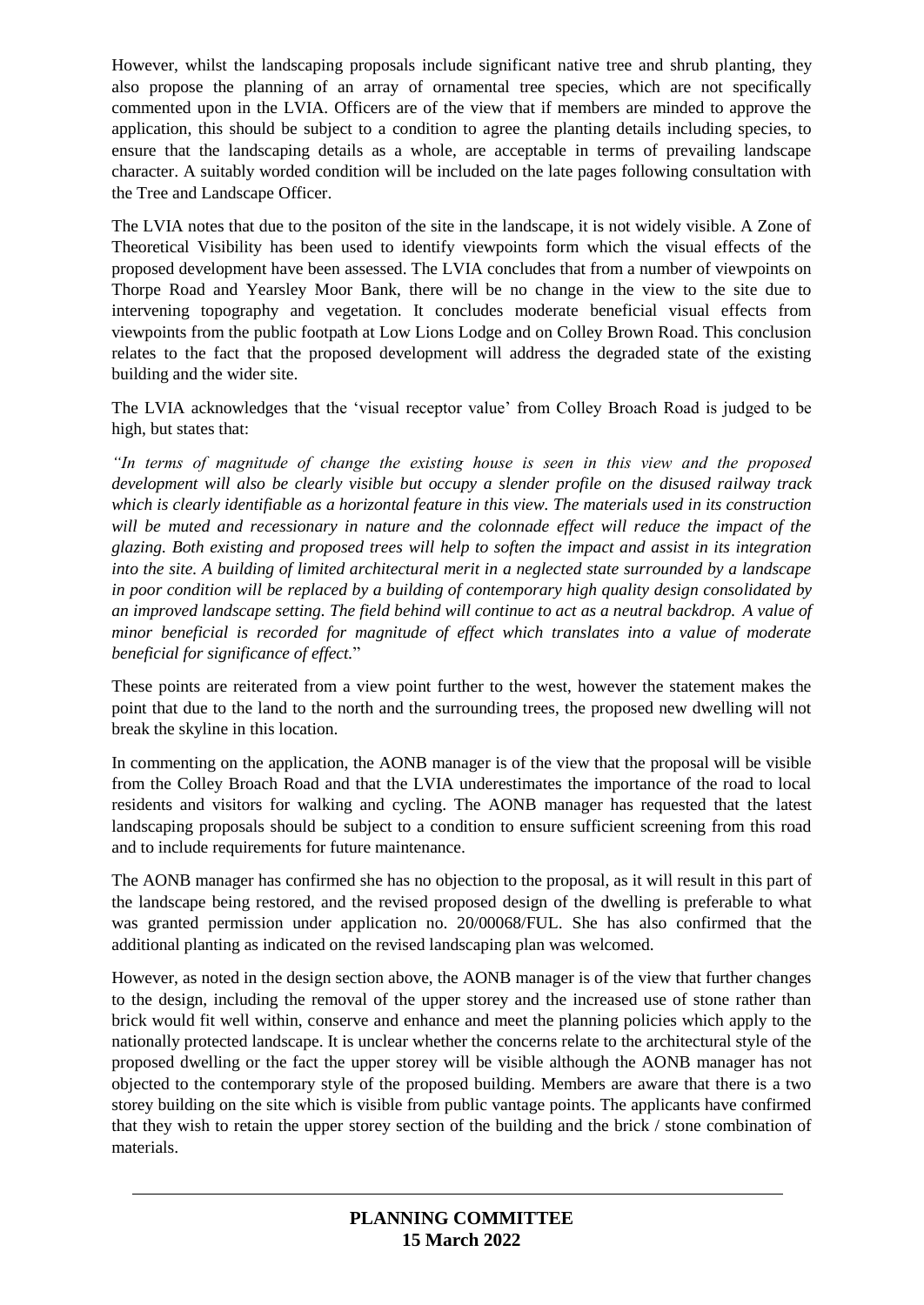The scale of the proposed building is not considered to conflict with the scale of other isolated buildings within the AONB landscape. Members will also be aware that the use of contemporary architecture within nationally protected landscapes is not something which conflicts, in principle, with the statutory requirements of the designation or local planning policies.

It is considered that in its current state, the house is in a state of disrepair and the wider site is in a degraded and neglected condition. At present, the site is considered to detract from the natural beauty of the protected landscape. In the view of Officers, the proposal will address the degraded condition of the site. It will not result in an unacceptable visual impact and will not conflict with the prevailing landscape character. As a whole, it is considered that the proposal will enhance the appearance of the site within the AONB. The proposal is not considered to be harmful to the natural beauty and special qualities of the protected landscape. In this respect, the proposal is considered to be acceptable in terms of Policy SP 13 (Landscapes) of the Local Plan Strategy.

# **Ecology**

Until recent years, the site was heavily wooded, with previous owners undertaking some felling and site clearance. The site includes an existing pond and is immediately to the north of Thorpe Beck.

A comprehensive ecological appraisal has been submitted with the application. It notes that the development will result in the loss of a day roost used by Pipistrelle bats. NYCC's ecologist has confirmed that this loss can be mitigated by standard measures – in this case the proposed installation of an integrated bat box. The ecologist has confirmed that subject to mitigation, the proposed development would meet the favourable conservation status test in the legislation. The proposed mitigation would need to be undertaken under licence from Natural England. The ecologist has confirmed that in order for the Council to have confidence in the measures proposed, an Outline Method Statement would need to be agreed prior to determination. The applicant is in the process of collating this statement, and as such if members are minded to approve the application, it would be subject to the provision of a satisfactory Outline Method Statement.

The ecological appraisal proposals a range of ecological mitigation and enhancement measures. These include: enhanced native woodland planting; the planting of a new boundary hedge; pond and stream buffer strips; measures to prevent the spread on ( non-native) monbretia; log piles within the woodland; x3 integral swift boxes and open sided fly in area for swallows and x5 woodland bat boxes.

NYCC's Ecologist has recommended a condition to ensure that these measures are adhered to and to require further details (location, species selection, planting and after care) to be agreed. The Ecologist also recommends an informative to draw attention to advice on Badgers contained within the ecological appraisal report.

On the basis of the above , the impact on protected species will be mitigated and the proposal will result in biodiversity enhancement in accordance with Policy SP14 ( Biodiversity) of the Local Plan Strategy.

# Flood Risk

The site is located within Flood Zone 3 and a flood risk assessment (FRA) has been provided. As the application is for a replacement dwelling at the site, the sequential test is passed on the basis that the development proposed cannot be located elsewhere.

The Environment Agency has been consulted and has recommended a condition to ensure that the mitigation methods outlined within the FRA be complied with and to ensure that finished floor levels are set no lower than 66.03 m above ordnance datum, to reduce the risk of flooding. The EA has also recommended a condition to prevent the raising of ground levels in areas of the site below the 1:100 plus 30% climate change level, to ensure no loss of flood storage and to prevent the displacement of flow elsewhere.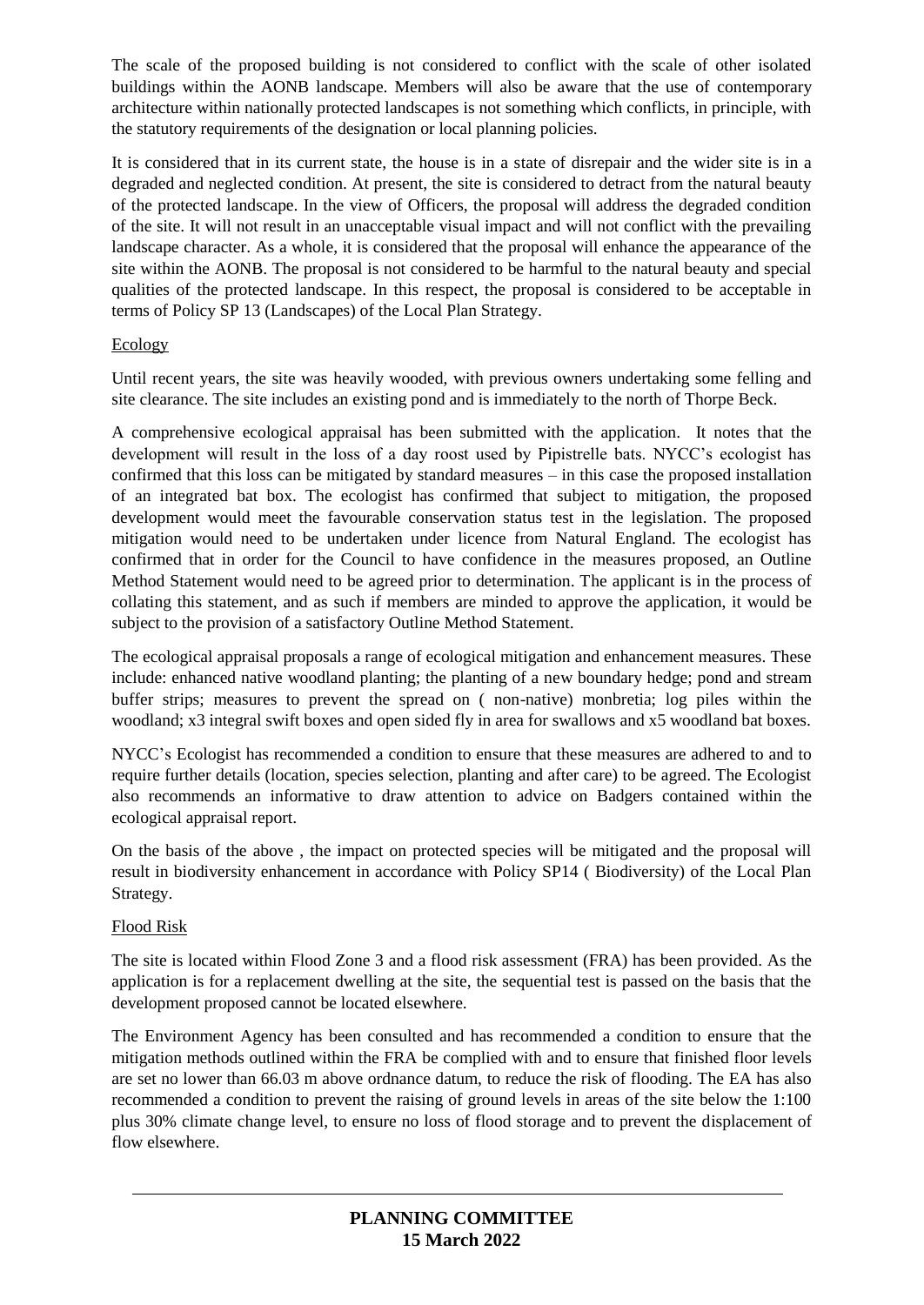The Lead Local Flood Authority was also consulted, but confirmed they did not wish to comment on the application as it is not a major development.

On the basis of the above, the proposed development is considered to be acceptable in term so flood risk and is considered to comply with Policy SP17 of the Local Plan Strategy.

## Impact on Neighbours

The application site is located in an isolated position at the end of a long access track. The new dwelling will be situated approximately 300 metres away from the closest neighbouring property to the east (Thorpe Hall). Due to this distance and the intervening woodland planting, it is not considered that the proposed development will result in any detrimental impacts on neighbouring amenity, in terms of loss of light, loss of privacy or overbearing effects. On this basis the proposed development is considered to comply with Policy SP20 (Generic Development Management Issues).

# Fall-Back Position

As previously referenced, there is an extant permission on this site for the erection of a four bedroom replacement dwelling and detached 4no. bay garage with gym and store, which could still be lawfull implemented on this site.

The previous application also included an undercroft to the house, together with timber entrance gates and 1.8 metre high stone wall at the site entrance from the public highway. This previously approved scheme was significantly different from what is now proposed. The approved dwelling was sited forward within the site to the southern edge of the existing track, and involved the construction of a large 'shelf' into the landscape, to allow for a large raised patio area and undercroft storage beneath. The approved dwelling is of a more traditional design and is almost entirely two-storey in scale. The approved scheme did not include an explicit energy efficiency or renewable energy measures. In addition, it did not include the comprehensive landscaping proposals which are integral to the proposed scheme.

Although the proposed scheme employs a modern design approach rather than a traditional one, the proposed building is a reduced mass and scale and has a significantly reduced footprint. ( The proposed scheme has a footprint of 270 m2 as opposed to the approved scheme's footprint of 775m2.

Officers are of the view that the proposed scheme , through its contemporary design aesthetic, simple form and reduced mass, material palette and landscaping strategy has a 'lighter touch' impact than the approved scheme and is of a higher quality of design and better design solution for this location. It would be significantly less visually obtrusive within the landscape, and would be more beneficial to the landscape, biodiversity and environment than the previously approved, extant scheme.

The AONB manager has confirmed that in her view, *"This new design is preferable to the previous application (20/00068/FUL) from both a landscape and environmental perspective as it is at a more appropriate scale and sited better within the plot, with a smaller floorplan and linear form more suitable for the plot size and shape, immediate topography, and in the historical context of its support role to the (now disused) railway line".*

# Other Issues: Highways, Access Arrangements

The Local Highway Authority have been consulted on this application and have raised no concerns with the proposal, but have recommended two standard conditions for the development.

Some comments have been received in relation to the proposed access arrangements at the site, such as walls and gates adjacent to Thorpe Lane. Unlike the previously approved scheme, this application does not include any proposals for access arrangements, and as such none have been considered. The AONB manager has requested that these details should be the subject of a condition. However, it is understood from the applicant's agent that any proposals for access arrangements (e.g. gates) would be subject to a future application, should members be minded to approve the current application.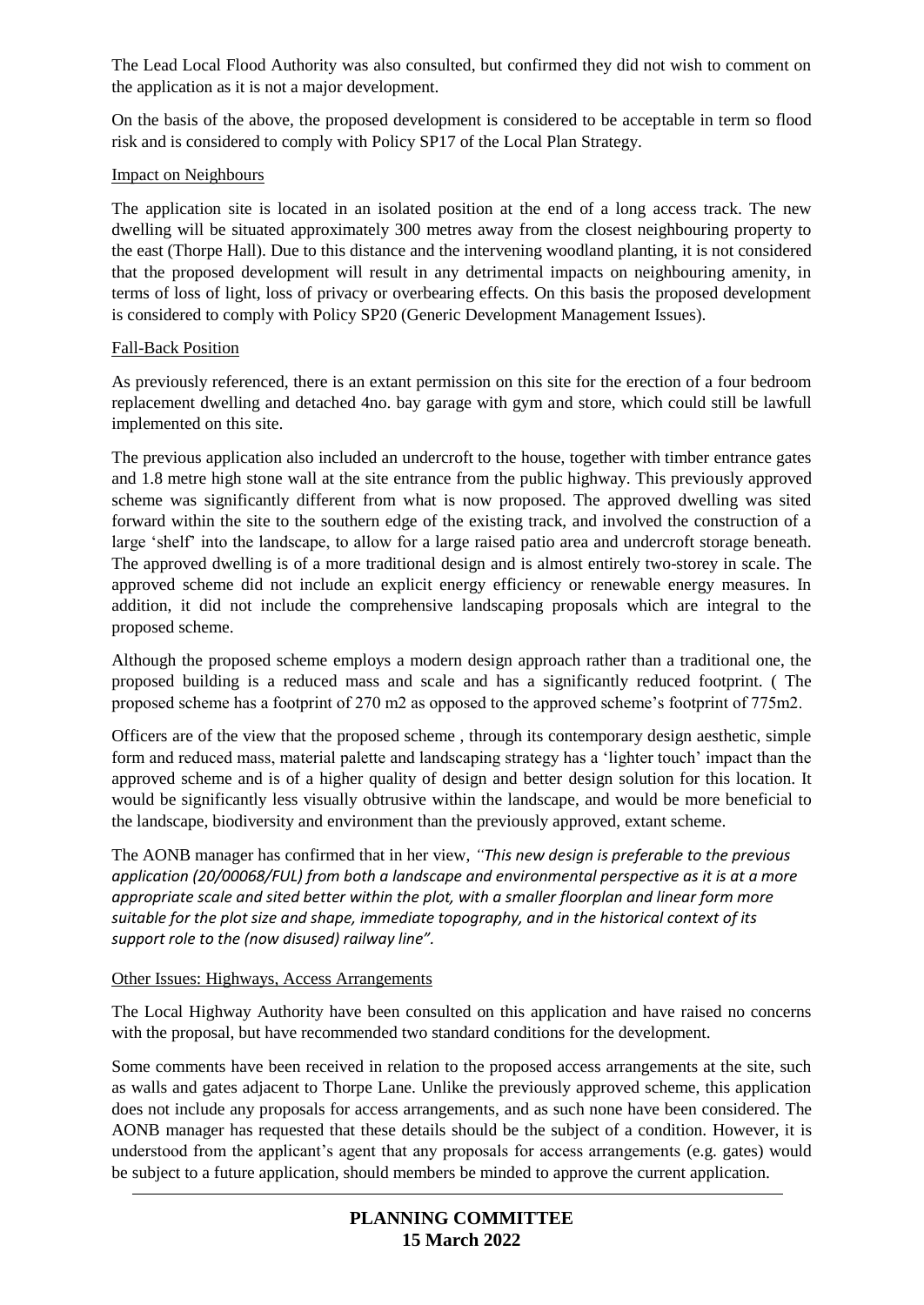## Conclusion

The proposed development is considered to be of architectural merit which has been designed around the environment, landscape and historical context of the site. The development will result in the restoration of the site and with appropriate planting and landscaping, it is considered that the scheme will be a benefit to the character and appearance of the landscape in this location. Furthermore, the new dwelling is proposed to be an energy efficient, environmentally friendly property, which is considered to be appropriate for a new, contemporary dwelling.

The proposed development is considered to comply with policies SP1, SP2, SP13, SP14, SP15, SP16, SP17, SP18, SP19 and SP20 of the Ryedale Local Plan Strategy and the NPPF. On this basis, approval is recommended subject to the following conditions and the submission of a satisfactory outline method statement covering bat roosts. Members should note that a proposed landscaping condition will be included in the late pages following consultation with the Tree and Landscape Officer.

# **RECOMMENDATION: Approval** subject to the following conditions:

1 The development hereby permitted shall be begun on or before .

Reason: To ensure compliance with Section 51 of the Planning and Compulsory Purchase Act 2004

- 2 The development hereby permitted shall be carried out in accordance with the following approved plans:
	- o Site Location Plan, drwg. no. AL(0)01 Rev A (Scanned to file on 20.12.2021)
	- o Proposed Site Layout Plan, drwg. no. AL(0)20 Rev B (Scanned to file on 20.12.2021)
	- o Proposed East and West Elevations, drwg. no. AL(0)31 Rev B (Scanned to file on 20.12.2021)
	- o Proposed North and South Elevations, drwg. no. AL(0)30 Rev B (Scanned to file on 20.12.2021)
	- o Proposed Ground Floor Plan, drwg. no. AL(0)21 Rev B (Scanned to file on 20.12.2021)
	- o Proposed First Floor Plan, drwg. no. AL(0)22 Rev B (Scanned to file on 20.12.2021)
	- o Proposed Roof Plan, drwg. no. AL(0)23 Rev B (Scanned to file on 20.12.2021)
	- o Proposed Sections AA and BB, drwg. no. AL(0)40 Rev B (Scanned to file on 20.12.2021)
	- o Proposed Sections CC, drwg. no. AL(0)41 Rev B (Scanned to file on 20.12.2021)
	- o Proposed Mitigation Plan, drwg. no. EWE/2609/02 Rev O (scanned to file on 20.12.2021)
	- o And substantially in accordance with the submitted landscape strategy proposals BANYGD21.02a.04

Reason: For the avoidance of doubt and in the interests of proper planning. Also be compliance with Policies SP13, SP16 and SP20 of the adopted Ryedale Plan - Local Plan Strategy.

3 Prior to works of above ground construction, details and samples of all materials to be used on the exterior of the buildings that are the subject of this permission shall be submitted to and approved in writing by the Local Planning Authority.

Reason: To ensure a satisfactory external appearance and to satisfy the requirements of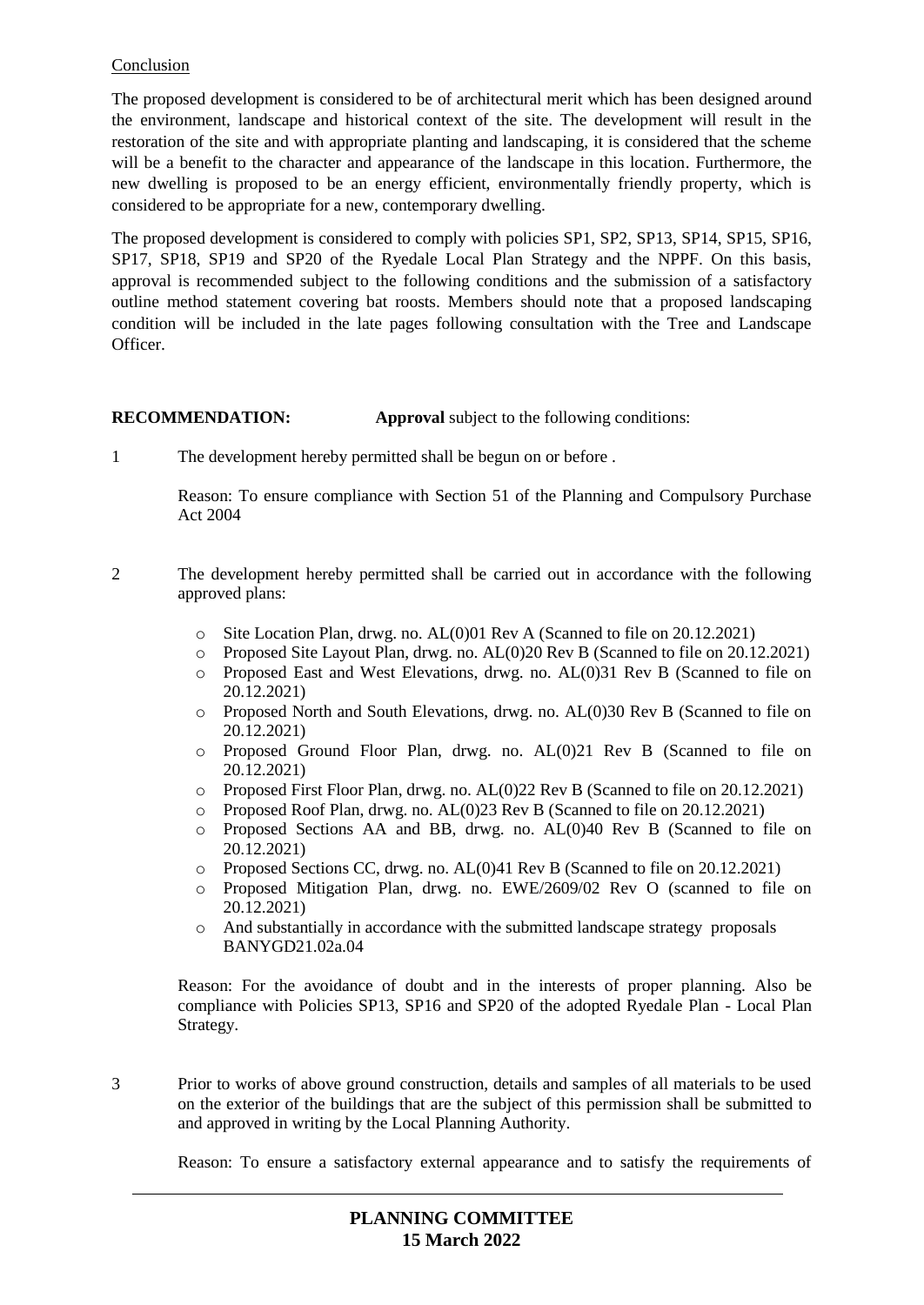Policies SP13, SP16 and SP20 of the Ryedale Plan, the Local Plan Strategy.

#### 4 *Landscaping Condition – to follow*

5 Prior to the commencement of the development hereby approved, tree protection methods shall be carried out at the site in accordance with the submitted Tree Protection Plan no. BANYL21.05 Rev01 unless otherwise approved in writing by the Local Planning Authority.

Reason: To protect the existing trees at the site during construction, in accordance with Policy SP13 (Landscapes) and to comply with the requirements of Policy SP20 (Generic Development Management Issues) of the Ryedale Plan- Local Plan Strategy.

6 The proposed ecological mitigation and enhancement measures detailed in the submitted Ecological Assessment (undertaken by Mab Environment and Ecology dated November 2021) shall be adhered to and thereafter maintained and retained at the site.

Reason: To satisfy the requirements of The Wildlife and Countryside Act 1981 (as amended,) The Conservation of Habitats and Species (Amendment) Regulations 2017 and policy SP14 (Biodiversity) of the adopted Ryedale Plan - Local Plan Strategy.

7 Prior to their installation, details in terms of the siting, level of luminosity, hours/method of operation, height/positioning and type of external lighting shall be submitted to and approved in writing by the Local Planning Authority. No external lighting shall be installed within the application site without the prior written approval of the Local Planning Authority. The agreed external lighting shall be retained for the lifetime of the development.

Reason: To ensure that the level of illumination is appropriate and reflective of nocturnal character of this part of the Howardian Hills AONB, in accordance with the requirements of Policies SP13 (Landscapes) and SP16 (Design) and SP20 (Generic Development Management Issues) of the adopted Ryedale Plan - Local Plan Strategy.

- 8 The development shall be carried out in accordance with the submitted flood risk assessment (ref 2020/2069 RevB - dated November 2021) and the following mitigation measures it details:
	- Finished floor levels shall be set no lower than 66.03 metres above Ordnance Datum (AOD)

These mitigation measures shall be fully implemented prior to occupation and subsequently in accordance with the scheme's timing/ phasing arrangements. The measures detailed above shall be retained and maintained thereafter throughout the lifetime of the development.

Reason: To reduce the risk of flooding to the proposed development and future occupants, In accordance with Policy SP17 of the adopted Ryedale Plan - Local Plan Strategy.

9 There must be no raising of ground levels in areas of the site below the 1:100 plus 30% climate change level.

Reason: To ensure that there is no loss of storage, and that flood flows are not displaced onto others, in accordance with Policy SP17 of the adopted Ryedale Plan - Local Plan Strategy.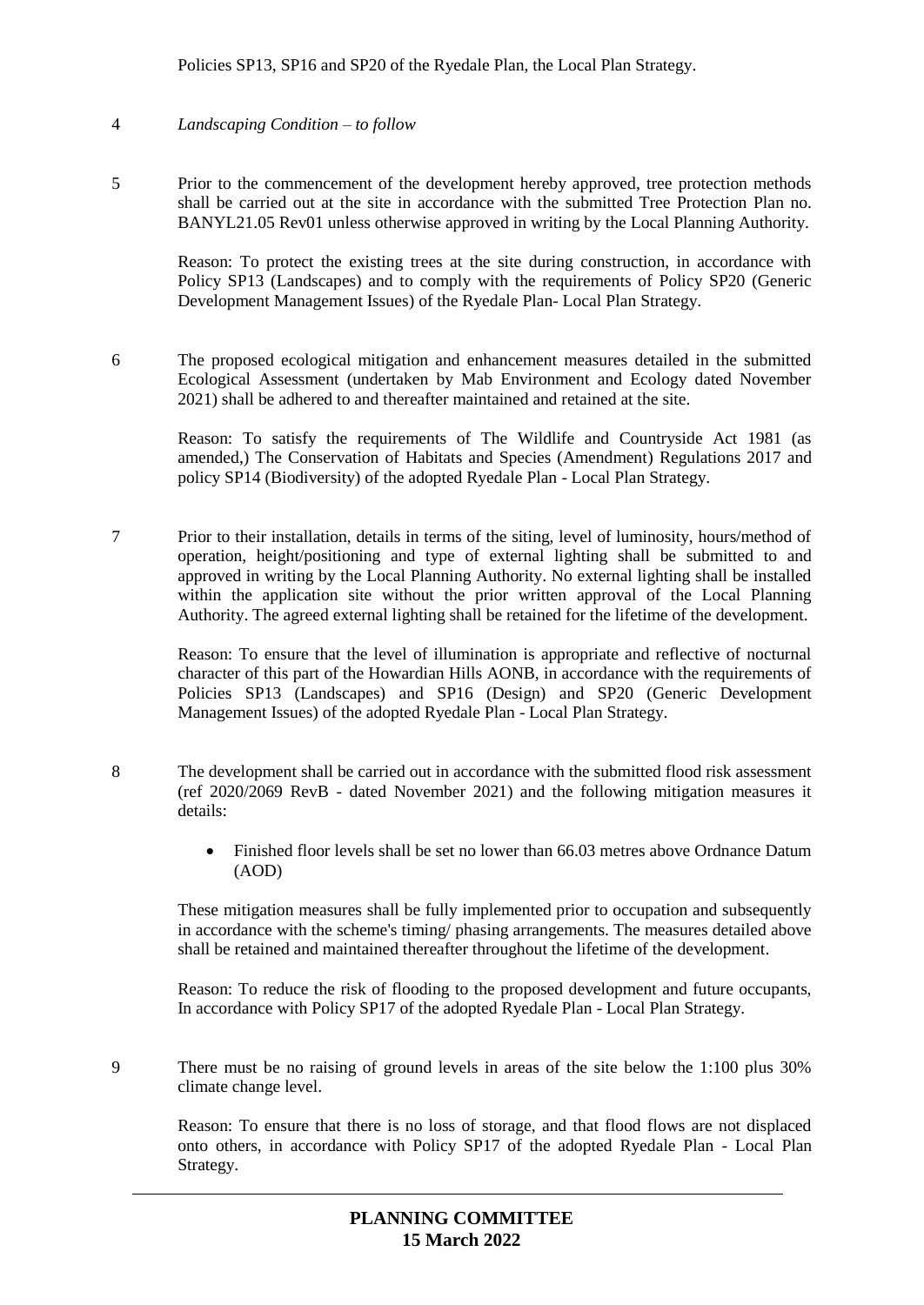10 No dwelling must be occupied until the related parking facilities have been constructed in accordance with the details approved in writing by the Local Planning Authority. Once created these areas must be maintained clear of any obstruction and retained for their intended purpose at all times.

Reason: To provide for adequate and satisfactory provision of off-street accommodation for vehicles in the interest of safety and the general amenity of the development.

11 No development must commence until a Construction Management Plan has been submitted to and approved in writing by the Local Planning Authority. Construction of the permitted development must be undertaken in accordance with the approved plan.

The Plan must include, but not be limited, to arrangements for the following in respect of each phase of the works:

- 1. Wheel washing facilities on site to ensure that mud and debris is not spread onto the adjacent public highway;
- 2. The parking of contractors' site operatives and visitor's vehicles;
- 3. Areas for storage of plant and materials used in constructing the development clear of the highway;
- 4. Details of site working hours;
- 5. Details of the measures to be taken for the protection of trees; and
- 6. Contact details for the responsible person (site manager/office) who can be contacted in the event of any issue.

Reason: In the interest of public safety and amenity and to comply with Policy SP20 of the Ryedale Local Plan Strategy.

12 Notwithstanding the provisions of Schedule 2, Part 1 of The Town and Country Planning (General Permitted Development) Order 2015 as amended (or any Order revoking or reenacting that Order), development of the following class shall not be undertaken other than as may be approved in writing by the Local Planning Authority following a specific application in that respect:

Class E: The provision within the curtilage of the dwellinghouse of any building or enclosure, swimming or other pool required for a purpose incidental to the enjoyment of the dwellinghouse or the maintenance, improvement or other alteration of such a building or enclosure.

Reason: To protect the amenity of the area and the character and appearance of the landscape in accordance with Policies SP13 and SP20 of the Ryedale Plan - Local Plan Strategy.

13 Unless otherwise agreed in writing with the Local Planning Authority, all foul water shall be appropriately drained to a biodigester treatment plant as per the application details to the satisfaction of an approved Building Control Inspector. If this cannot be provided satisfactorily, the LPA must be advised and prior written approval for another method of foul water disposal agreed in writing.

Reason: To ensure that no foul discharges take place until proper provision has been made for their disposal and to satisfy the requirements of Policies SP17 and SP19 of the Ryedale Plan - Local Plan Strategy.